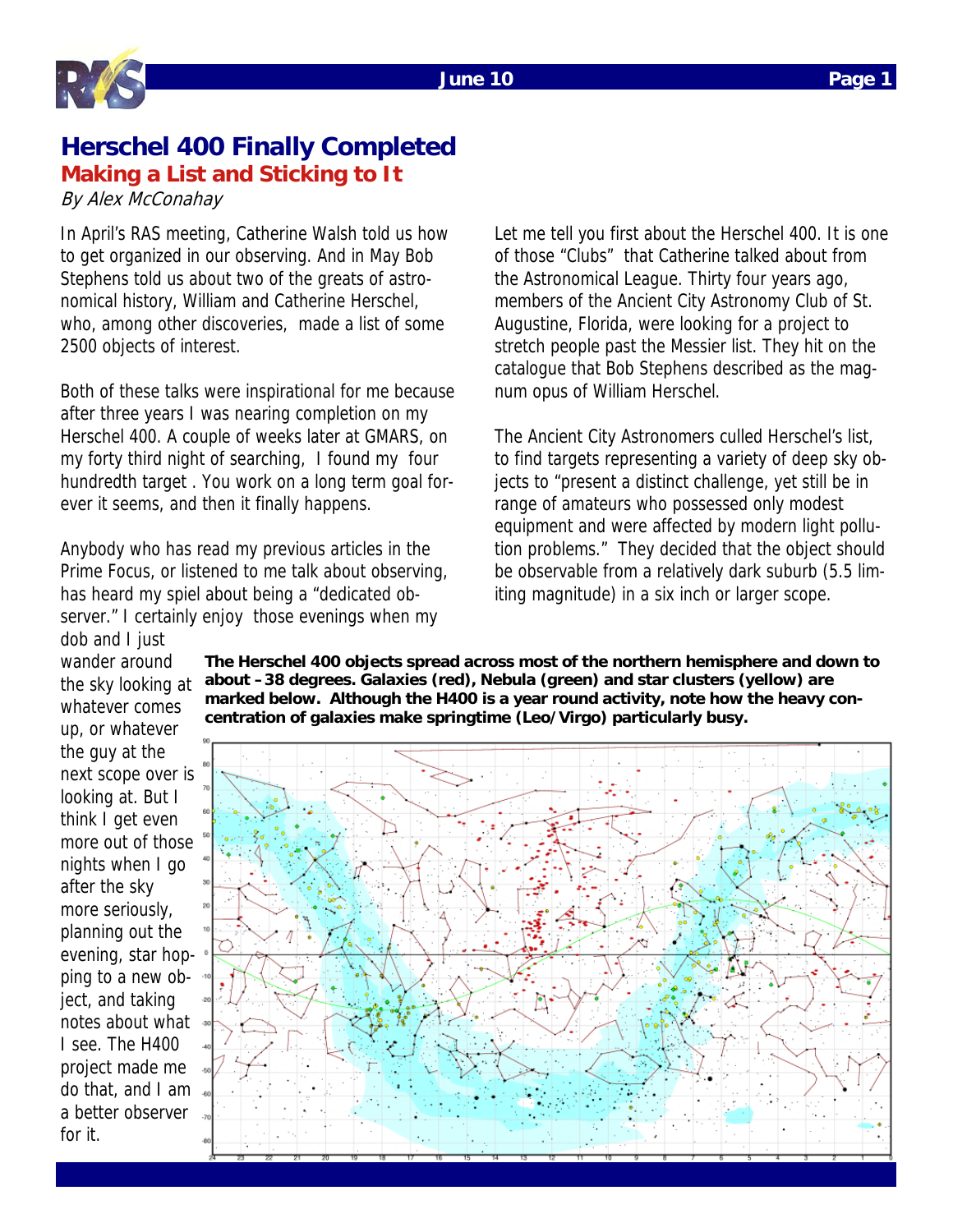

Cilinarion



**Steve O'Meara's guide is very helpful to those running the H400 super marathon. It contains history, hints, and data for the search. Quite helpful are the pictures that O'Meara includes for each object. While the objects in the eyepiece generally do not match their photographs, one can see field star patterns, relative brightness, and such that are essential in confirming the identity of the objects. Importantly, the guide organizes the search, leading from one object to the next. Many of the object descriptions end with: "Stop. Do not move the telescope. Your next target is nearby!" If you follow his plan precisely you will finish the 400 in one year, spending seven nights each month. O'Meara told me last fall at PATS that he wrote the book specifically because he could not understand how people spent years on the project and were unable to complete it. Of course not all of us have O'Meara's eyes, or his beautiful Hawaiian skies, or even his seven nights a month to devote to star-hopping. I actually did not use O'Meara's starhopping directions too often, preferring my own Sky Atlas 2000. However, on some of the harder to find objects, I did rely strictly on his charts and verbal directions, with some success. Where the book came in particularly handy was search sequence and confirmation of the object.** 

After culling, they came up with: 231 galaxies 107 open clusters 33 globular clusters 20 planetary nebulae 2 halves of a single planetary nebula 7 bright nebulae.

Obviously, the variety was there. And I can tell you after looking at all of them, the challenge certainly was.

They did not pick bright objects. Of the 400, four were naked eye. Sixteen were Messier objects, or parts of Messier objects. About a hundred were magnitude 8 or brighter. At the other extreme, another hundred or so were mag 11 or dimmer, with twenty at mag 12 or 13. But, of course, that is total integrated magnitude which cannot be compared to stellar magnitudes directly because that light is spread out over a larger area, and thus the object had a relatively dim surface brightness.

The Ancient City Astronomers also specified that the project was to be completed using only star-hopping, without setting circles (and without digital setting circles once they were invented… Goto??? Well, you could guess!!!!). Furthermore, the observer must keep a record of all the observations in order to be certified as a member of the "Herschel 400 Club."

I took on this project to correct some of my character flaws. I think back to my approach to telescope making. I did that not just to make telescopes (although that was a great by-product) but to help me overcome my innate sloppiness. I am not a precise person. But you cannot get away with sloppiness when polishing a mirror or building a scope. I had to learn and practice precision. Same kind of thing happened with the H400. I had seen many things in my dozen years of amateur astronomy, but I could not really remember them, and I could not keep track of them very well. Getting this long-range goal, and being required to take notes about it was really not what I did well. But I had to learn.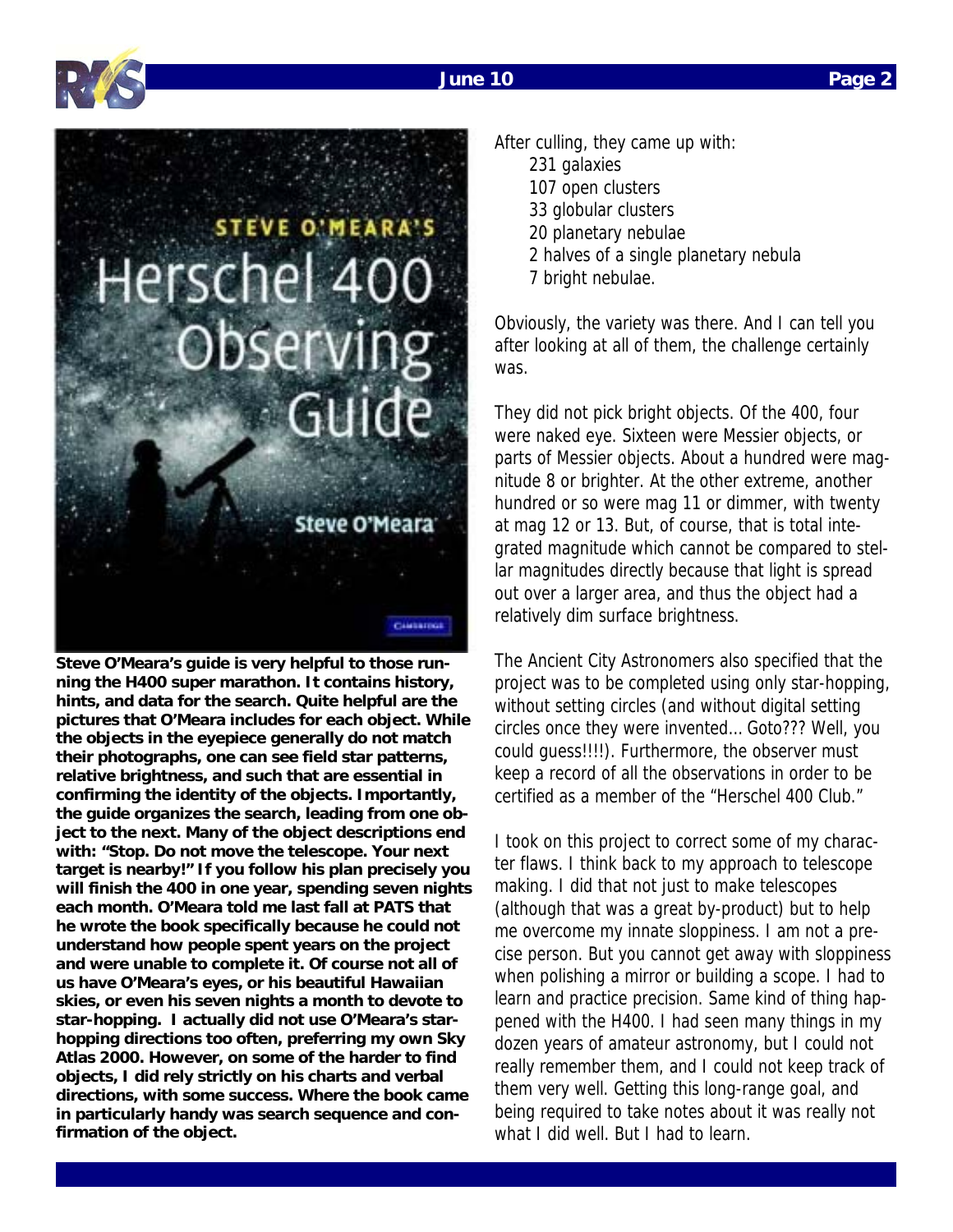

The first thing I had to learn was how to plan an evening of observing. I had several false-starts before I hit on the easy plan.

I downloaded a list of the H400 showing the NGC numbers, RA/Dec, and other identifying information, and in particular, the Sky Atlas 2000 chart number. I converted this list into an Excel spreadsheet. Then I printed out special star charts for the sky showing the zenith for that evening's work. Having sorted the list according to Right Ascension, I could see what would be high in the sky that evening. I found each of them using their coordinates, and circled them on my printed out star charts. This told me what objects were near each other, and suggested my search pattern.

By the end of my journey, however, things had changed. For one thing, I had found several sites

**The actual night observing log (right) was rather messy (did I mention I was a messy person?) but by the time it was retyped into the spreadsheet, it is readable (bottom). Note the identifying information across the top of the columns. Most of it is obvious. "Seq" and "Night" are references to O'Meara. For instance, for NGC 3665 has a Seq of 123.1, the first object on page 123. Night 4.5.1 says it is best in April, on the fifth night, the first object. Also important is the "Size" reference. This tells the searcher just how big this object might appear as well as its general shape.** 

where some of this work is already done. See http:// www.ngc891.com/index.php for one, or just google Herschel 400. More importantly, I had found Steve O'Meara's Herschel 400 Observing Guide. This 370 page book has an entry for every object, with a photo, star hopping directions, charts and detail charts, and verbal descriptions. One key element in O'Meara's book is that he organized the search sequence by grouping the objects, thus making the search much more efficient.

I added columns on my spreadsheet for O'Meara's search sequence and page reference, and from that point on, substantially speeded up my search. (Of course, part of the speed-up was simply taking the project more seriously.) I printed out my spreadsheet with the object information spread across one line, and then three or four blank lines. This became my "Observer's Log."



| o.                                                              | w<br><b>The Contract of the Contract of the Contract of the Contract of the Contract of the Contract of the Contract o</b><br>IMICROSOFT EXCEP |                                          |                |                                                                   |                         |           |                 |                          |                                                    |                       |                                       |                       |                                               |                             |                                                                                                                                                                                                                                                                                                                                     |                  |                            |                                          |                        |                        |                                             |     |  |
|-----------------------------------------------------------------|------------------------------------------------------------------------------------------------------------------------------------------------|------------------------------------------|----------------|-------------------------------------------------------------------|-------------------------|-----------|-----------------|--------------------------|----------------------------------------------------|-----------------------|---------------------------------------|-----------------------|-----------------------------------------------|-----------------------------|-------------------------------------------------------------------------------------------------------------------------------------------------------------------------------------------------------------------------------------------------------------------------------------------------------------------------------------|------------------|----------------------------|------------------------------------------|------------------------|------------------------|---------------------------------------------|-----|--|
| Home<br>Page Layout<br>Add but<br>Arrobat<br>Intert<br>Formular |                                                                                                                                                |                                          |                |                                                                   |                         |           |                 |                          |                                                    |                       |                                       |                       |                                               |                             |                                                                                                                                                                                                                                                                                                                                     |                  |                            |                                          |                        |                        |                                             |     |  |
| Paste                                                           | <b>B</b> & Cut<br><b>Lin Copy</b><br>Format Painter<br>Clipboard                                                                               |                                          | Arial          | $\cdot$ 10<br>$B$ $I$ $U$ $\rightarrow$ $H$ $\rightarrow$<br>Font | $\mathbf{A} \mathbf{A}$ |           | $=$ $=$ $+$ $+$ | Alignment                | Wrap Text<br><b>注意 を置き Fail Merge &amp; Center</b> | General<br><b>GUI</b> | $-3.4$<br>$\cdot$ % $\cdot$<br>Number |                       | Conditional Format<br>Formatting * as Table * | Normal<br><b>Check Cell</b> | Bad<br>Good<br><b>Hyperlink</b><br>Explanatory<br>Styles                                                                                                                                                                                                                                                                            | Neutral<br>Input | Calculation<br>Linked Cell | ÷<br>子見<br>Insert Delete Format<br>Celli | al Fill +<br>Q Clear * | E AutoSum -<br>Editing | - Chi<br>Sort & Find &<br>Filter + Select + |     |  |
|                                                                 | A81                                                                                                                                            |                                          | $ (2)$         | $f_{\pi}$ 122                                                     |                         |           |                 |                          |                                                    |                       |                                       |                       |                                               |                             |                                                                                                                                                                                                                                                                                                                                     |                  |                            |                                          |                        |                        |                                             |     |  |
|                                                                 |                                                                                                                                                |                                          |                |                                                                   |                         |           |                 |                          |                                                    |                       |                                       |                       |                                               |                             |                                                                                                                                                                                                                                                                                                                                     |                  |                            |                                          |                        |                        |                                             |     |  |
| <b>GII Herschel 400 v6:2</b><br>$\blacksquare$                  |                                                                                                                                                |                                          |                |                                                                   |                         |           |                 |                          |                                                    |                       |                                       |                       |                                               |                             |                                                                                                                                                                                                                                                                                                                                     |                  |                            |                                          |                        |                        |                                             |     |  |
|                                                                 | $A$ $B$                                                                                                                                        | C                                        | E              | G<br>F.                                                           |                         |           |                 |                          | M                                                  | R<br>N                | S                                     |                       | U.                                            | W                           |                                                                                                                                                                                                                                                                                                                                     |                  |                            |                                          |                        |                        |                                             | AA. |  |
|                                                                 | Sort Ser Name                                                                                                                                  |                                          | Seq            | <b>Night Type</b>                                                 | Class                   | <b>RA</b> | <b>DEC</b>      | Mag Size                 |                                                    | Cons Cha Se Date      |                                       | <b>Time</b>           | Scope                                         | Sessio Location             | <b>Comments</b>                                                                                                                                                                                                                                                                                                                     |                  |                            |                                          |                        |                        |                                             |     |  |
|                                                                 |                                                                                                                                                | 122 Sp NGC 3726                          |                | 120.1 04.4.4 GX                                                   | Sc I-II                 | 1133      |                 |                          | +47 01 10.4 6.0X4.5 UMa                            | 6 xx                  |                                       | 4/9/2010 10:50:00 AM  | 12.5                                          | 37 GMARS                    | This thing is a ghost. Very low surface brightness although fairly large. Found it with a jump from a sixth magnitude star in the paw of Big Bear. Roundish, v                                                                                                                                                                      |                  |                            |                                          |                        |                        |                                             |     |  |
|                                                                 |                                                                                                                                                | 02 121 Sp NGC 3675                       |                | 120.5 04.4.5 GX                                                   | <b>Sb</b> II            | 11.26     |                 |                          | +43 35 10.4 5.9%3.2 UMa                            | 6 xx                  |                                       | 4/9/2010 10:59:00 AM  | 12.5                                          | 37 GMARS                    | At first seems skinny and sharp. Small to be sure. But in 15 it starts to bulk up. Its remains longer than wide, but has a fuziness to it agnd gets fatter. On el                                                                                                                                                                   |                  |                            |                                          |                        |                        |                                             |     |  |
|                                                                 |                                                                                                                                                | 83 128 Sp NGC 3938                       |                | 121.1 04.4.6 GX                                                   | Sc I                    | 11 52     |                 |                          | +44 07 10.4 5.4%4.9 UMa                            | $6 \times$            |                                       | 4/9/2010 11:17:00 AM  | 12.5                                          | 37 GMARS                    | Hard to find. Not an easy star hop. Had some real cool double and triple stars in the neighborhood. Galaxy itself is roundish. I guessed five or six arc minute                                                                                                                                                                     |                  |                            |                                          |                        |                        |                                             |     |  |
|                                                                 |                                                                                                                                                | 84 120 Sp NGC 3665                       | 123.1          | 04.5.1 GX                                                         | E-S0                    | 11 24     |                 |                          | +38 45 11.6y 3.2X2.6 UMa                           | 6 xx                  |                                       | 4/9/2010 11:28:00 AM  | 12.5                                          | 37 GMARS                    | Smack between two sixth magnitude stars. It propped int view easily in 30 mm like it was a huge planetary.It appeasrs to have round form.                                                                                                                                                                                           |                  |                            |                                          |                        |                        |                                             |     |  |
|                                                                 |                                                                                                                                                | 85 123 Sp NGC 3813                       | 123.2          | 04.5.2 GX                                                         |                         | 1141      | $+36.32$        |                          | 11.7 2.3X1.2 UMa                                   | $6 \times$            |                                       | 5/11/2010 10:47:00 AM | 12.6                                          | 38 RTMC                     | Found about 10:20 thenlost and ciould not find again. Went to 3941 and came back east to find faint smudge in 30. Resolved in 15 to elongated, thin, and                                                                                                                                                                            |                  |                            |                                          |                        |                        |                                             |     |  |
|                                                                 |                                                                                                                                                | 86 129 Sp NGC 3941                       |                | 124.1 04.5.3 GX                                                   | S0                      | 11.52     | +36.59          |                          | 11.3 3.8X2.5 UMa                                   | 6 xx                  |                                       | 5/11/2010 10:40:00 AM | 12.5                                          | 38 RTMC                     | found while hunting again for 3813-fairly bright and noticeable in 30 and 22. 15 showed elongation. 9 showed some round with a kinda brighter bar. Much br                                                                                                                                                                          |                  |                            |                                          |                        |                        |                                             |     |  |
|                                                                 |                                                                                                                                                | 87 126 Sp NGC 3900                       | 124.2          | 04.5.4 GX                                                         | Sa III                  | 11.49     | $+27.01$        |                          | 11.4 3.5 X1.9 Leo                                  | 6 xx                  |                                       | 5/11/2010 11:20:00 AM | 12.5                                          | 38 RTMC                     | Both 3900 and 3912 in same field of view in 30. 3900 was easy to identify. Fairly narrow and long. Smack beterm triangle of dim field stars. Noticed in 30, b                                                                                                                                                                       |                  |                            |                                          |                        |                        |                                             |     |  |
|                                                                 |                                                                                                                                                | 88 127 Sp NGC 3912                       |                | 124.3 04.5.5 GX                                                   | SAB(s) 11 50            |           | $+2628$         |                          | 12.4 1.670.9 Leo                                   | $6 \times$            |                                       | 5/11/2010 11:20:00 AM | 12.5                                          | 38 RTMC                     | This was berely more than a small glow rising above the background. A few small stars nearlin in 30 and22 kinda blended in with the galaxy. Very dim and                                                                                                                                                                            |                  |                            |                                          |                        |                        |                                             |     |  |
|                                                                 |                                                                                                                                                | 89 264 Sp NGC 4030                       | 133.1          | 04.7.1 GX                                                         | Sb <sub>1</sub>         | 12 00     | $-0105$         |                          | 12.4 4.303.2 Vir                                   | $13 \times$           |                                       | 5/20/2009 10:29:00 AM | 12.5                                          | 26 RTMC                     | Got to it from coming up on the Ape of the trianglefrom the South below and betgween two last stars in Virgo. Very pretty, but small and dim. Not quite stell                                                                                                                                                                       |                  |                            |                                          |                        |                        |                                             |     |  |
|                                                                 |                                                                                                                                                | 90 265 Sp NGC 4179                       |                | 133.2 04.7.2 GX                                                   | S0                      | 12 12     |                 | +01 18 10.9 4.2X1.2 Vir  |                                                    | $13 \times x$         |                                       | 5/20/2009 10:20:00 AM | 12.6                                          | 26 RTMC                     | Lots of skyglow-jagged line of 4 stars. Then 4 or 5 lined up to a bright stellar with extended (obling) nebulosity. Need 30 mm to get field for jagged loine og                                                                                                                                                                     |                  |                            |                                          |                        |                        |                                             |     |  |
|                                                                 |                                                                                                                                                |                                          | 134.2          | 04.7.4 GX                                                         | S0                      | 12 20     | $+06.23$        |                          | 11.3 3.1X1.5 Vir                                   | $13$ yy               |                                       | 5/23/2009 11:47:00 AM | 12.6                                          | 28 RTMC                     | This and 4273 are faily close. Even a 15 mm are in same field of view. These are like two eyes and very dim and fuzzy eyes.                                                                                                                                                                                                         |                  |                            |                                          |                        |                        |                                             |     |  |
|                                                                 |                                                                                                                                                | 91 269 Sp NGC 4281<br>92 268 Sp NGC 4273 | 136.1          | 04.7.5 GX                                                         | SB(s)c 12 19            |           | $+05,20$        |                          | 11.9 2.3X1.5 Vir                                   | $13 \times$           |                                       | 5/23/2009 11:47:00 AM | 12.5                                          | 28 RTMC                     | This and 4281 are faily close. Even a 15 mm are in same field of view. These are like two eyes and very dim and fuzzy eyes.                                                                                                                                                                                                         |                  |                            |                                          |                        |                        |                                             |     |  |
|                                                                 |                                                                                                                                                |                                          | 135.2          | 04.7.6 GX                                                         | я                       | 12 19     |                 | +05 49 10.40 3.9%3.2 Vir |                                                    | $13 \times x$         |                                       | 5/23/2009 11:47:00 AM | 12 <sub>5</sub>                               | 28 RTMC                     | Coud see all three in one evepiece. This is othe largest, but even in 9 mm is little more than a crighter center with a hint of nebulosity stretching off to eithe                                                                                                                                                                  |                  |                            |                                          |                        |                        |                                             |     |  |
|                                                                 |                                                                                                                                                | 93 267 Sp NGC 4261                       | 139.1          | 05.1.1 GX                                                         |                         | 11 18     | $-3248$         |                          | 09.23 10X6.5 Hva                                   | $20 \times$           |                                       | 2/13/2010 2:13:00 AM  | 12.5                                          | 33 GMARS                    | This one looks a smudge at 30 mm, but it has a dim glow-elongated for the galaxy, and then a "fence" around it of dim, barely resolvable stars like little ligi                                                                                                                                                                     |                  |                            |                                          |                        |                        |                                             |     |  |
|                                                                 |                                                                                                                                                | 94 367 Sp NGC 3621                       |                |                                                                   | Sc                      | 11 54     | $-1368$         |                          | 10.6 2.9002.6 Crt                                  |                       |                                       | 5/20/2009 10:43:00 AM | 12.6                                          | 26 RTMC                     |                                                                                                                                                                                                                                                                                                                                     |                  |                            |                                          |                        |                        |                                             |     |  |
|                                                                 |                                                                                                                                                | 95 263 Sp NGC 3962                       |                | 141.1 05.1.5 GX                                                   | E <sub>2</sub>          |           |                 |                          |                                                    | $13 \times x$         |                                       |                       |                                               |                             | Dim, hard to find. The guidestar was barely visible and then only occasionally. Just a dim, roundish, fuzzball with three dim field stars.                                                                                                                                                                                          |                  |                            |                                          |                        |                        |                                             |     |  |
|                                                                 |                                                                                                                                                | 96 316 Sp NGC 5054                       | 142.1<br>142.2 | 05.1.7 GX                                                         | $Sb(s)$   13 16         | 12.59     | $-1638$         | 11.5b 5.003.1 Vir        |                                                    | $14 \times x$         |                                       | 4/11/2010 12:30:00 PM | 12.5<br>12.5                                  | 37 GMARS                    | This is a real Idim smudge in a relatively hazy field. Although SA2000 says there are three other galaxies in the FOV, they are relatively indistinct, and blen<br>The quide star, at 6.5 was not requiarly visible, but there appeared to be abrighter area. Found 4 stars in a triangle, and then easily saw 4856 off to one side |                  |                            |                                          |                        |                        |                                             |     |  |
|                                                                 |                                                                                                                                                | 97 311 Sp NGC 4856                       |                | 05.1.8 GX                                                         | S/B1a                   |           | $-1502$         |                          | 10.4 4.6X1.6 Vir                                   | $14 \times$           |                                       | 5/12/2010 9:40:00 AM  |                                               | 39 RTMC                     |                                                                                                                                                                                                                                                                                                                                     |                  |                            |                                          |                        |                        |                                             |     |  |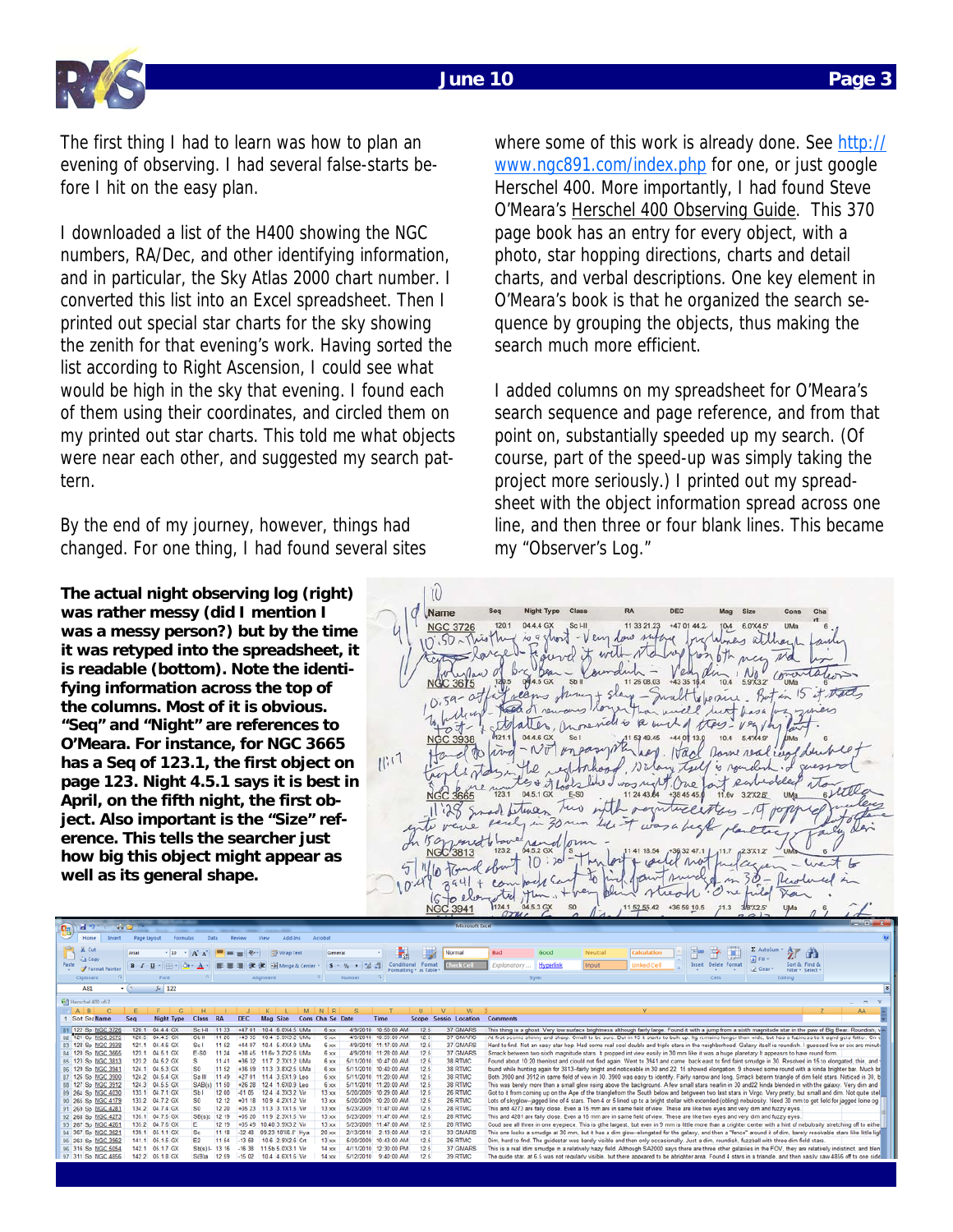

At the telescope, I would open my log to the appropriate page (determined by RA of the sky at zenith that evening), get out the Sky Atlas 2000, and start my hunt. After star-hopping to the object, I would write down the date and time of finding the object and any notes. I tried to note how I found the object, identifying characteristics, shape, brightness, field stars, and any other reactions. On arriving home, I would enter the evening's observations back into the spreadsheet, thus making a more legible copy of my log.

I did not feel the need to repeat the observing conditions on each observation (since they did not change much throughout the night). Instead I noted the weather, seeing conditions, and such in a separate log for each evening of viewing. Furthermore, I did not note the eyepiece magnification power under each object. I relied instead on noting the size of the eyepiece (and since the scope was always the same 12.5 inch F5 home made dob this could be used to calculate the magnification). All the objects (unless noted) were found with a Quickfinder reflex finder and a 30 mm 82 degree Apparent Field of View eyepeice , which was at 52 power. Then they were studied as noted with a 22 or 15 mm, 68 d FOV eyepiece (71, 104 power respectively), or a 9 mm 82 d AFOV (173 power). The main scope had no separate



finder scope.

In retrospect, it would probably have been easier to find some of the objects with a smaller scope. The open clusters in the Milky Way were particularly hard to distinguish from the generally starry background with the large light grabbing power of the 12.5.

I won't go into the observing hints and techniques (dark adaptation, how to star hop, use of adverted vision, jiggling the scope, calculating FOV for starhopping, etc.), and I won't cover again the questions one should ask when observing different classes of objects (size, shape, orientation, field stars, concentration, change in brightness across surface, etc.) because I have covered that already in the series of articles I wrote for observing the RAS 100 last year.

I often spent the night running between my imaging setup and my dob, and my eyes probably never reached maximum dark adaptation those nights.

Although the process took me a little less than three years, there is no reason I could not have finished in half that time. After finding three objects in July 07, and 14 that November, I did not log another observation until the next April. I had a further six month hiatus from July 09 through January 10 because I had observed all the objects that were available in the evening sky and had to wait for the objects to rotate into view.

My most productive night was November 18 (my wife Judy's birthday!!!—how did I get away with that???) when I logged 17 objects. However, a dozen or so was a more typical good evening, and the average was about 9.

**If you are interested in certificates and pins, the Astronomical League awards both to those who properly submit a completed log to their organization. Some 436 people have completed the project according to their latest report. See http:// www.astroleague.org/al/obsclubs/herschel/ hers400.html for more information, rules, and resources.** 

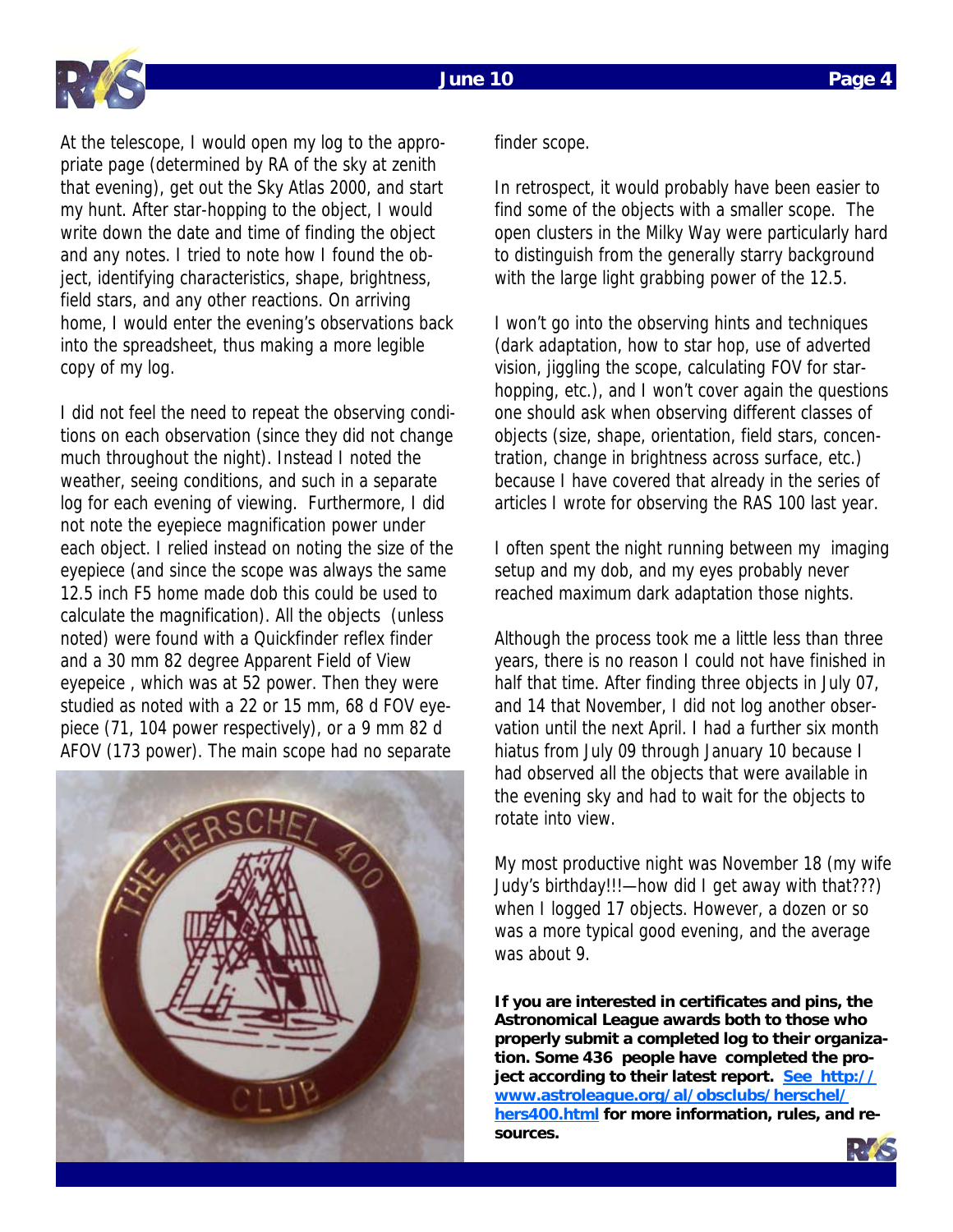## • And globulars come in lots of shapes and sizes



Sometimes as many as three objects were in the same field of view, but usually it took ten or more minutes to find the next target.

It was incredibly easy to star hop at the Texas Star party. Things just showed up in the eyepiece. The only "light pollution" came from the glow of the Milky Way. Guide stars were quite obvious. Even at GMARS on a dark night, the Sky Atlas 2000 shows more stars than can be seen in the sky. This was generally not true in Texas.

After all the observing, I learned a **you go looking for things you did not realize were out there.** 

- There are lots of interesting objects out there that never made Messier's list. They are not as large, bright, or generally spectacular as Messier's Greatest Hits. But they really can hold their own. They range from the absolutely grand and glorious NGC 253, down in the southern skies (an object I had not heard much about, and was totally surprised when I first saw it in my eyepiece) to the exquisite NGC 2362, a rather dim (naked eye) star that absolutely enchants when caught in a scope as the luminescent center of a cluster of 60 or more sparkling jewels.
- I really hate open clusters in Monoceros and Puppis, and otherwise spread out across the Milky Way. I mean, just how is a guy supposed to decide which is the open cluster and what is just the mass of background stars? There are thousands of them, and they really don't distinguish themselves all that well. Picking out patterns, and noticing magnitudes helps, but enough is enough after a while.

besides the standards found in the Messier list. Some of them were so dim, or small, or thinly populated, they were hardly recognizable as globulars. Some had cute little field stars that added to their mystique. One has a companion galaxy.

- One learns to trust one's body, muscle memory, eyeballs, and all that when one practices star hopping. I learned just how far one had to move the scope (by the way it felt moving it) to match a move on the star chart. One also learns how separation between guide stars on a star chart looks in the sky. It is not always necessary to hop from star to star, but one can look a third or so of the way between two relatively bright star, and find the quarry.
- Things that you cannot see at first can pop up eventually when you know what you are looking for. A couple of objects were simply not there when I looked, sometimes for an hour or two at a time. I was sure I had star-hopped to the right place, and had re-tried many times. Some-

**NGC 253, the Sculptor Galaxy (as imaged here by Alson Wong) is one of the H400, and was a surprise to me when I first found it on a cold November night at GMARS. One of the reasons to do the H400 is that** 





lot: